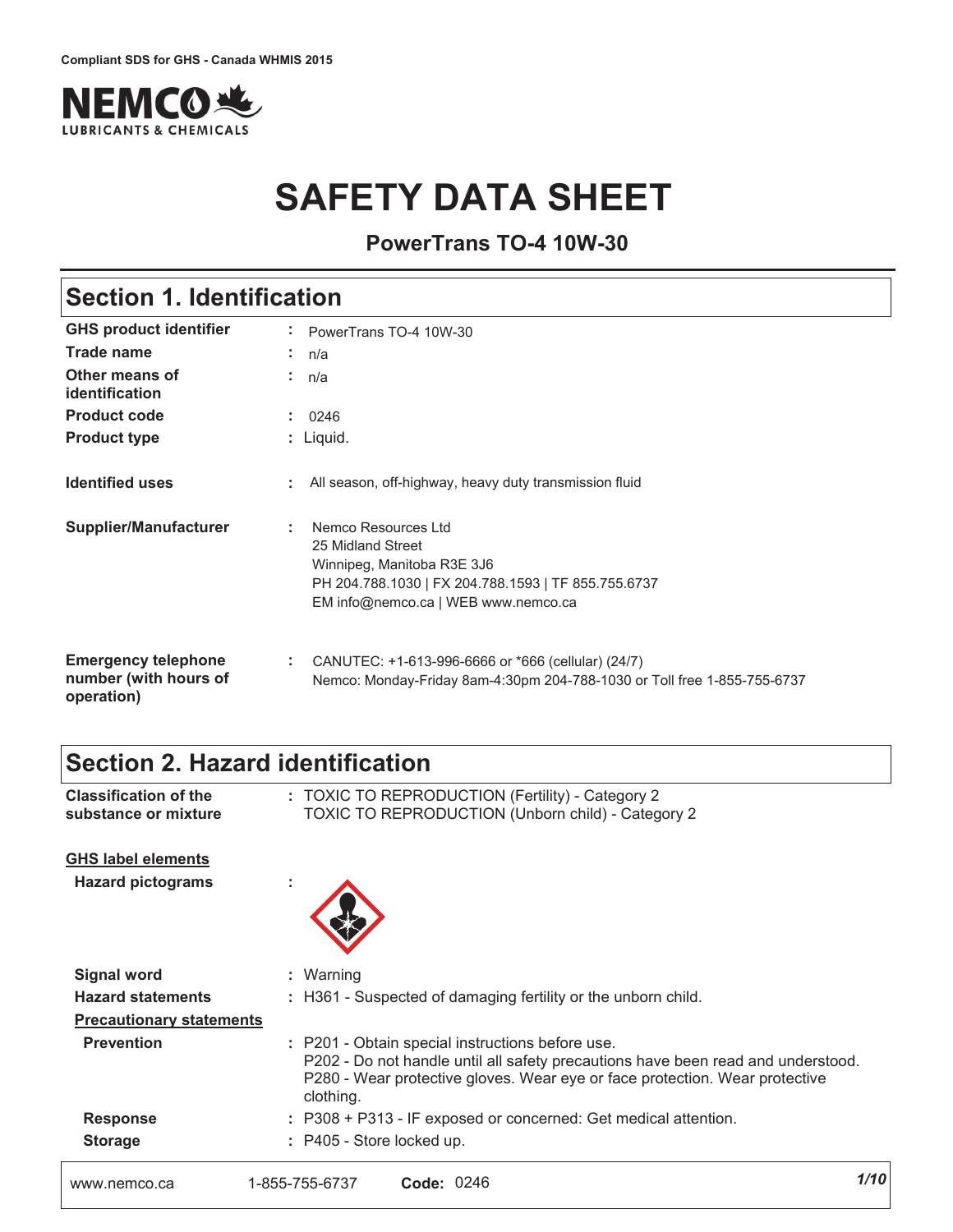

### **Section 2. Hazard identification**

**Disposal** 

: P501 - Dispose of contents and container in accordance with all local, regional, national and international regulations.

Other hazards which do not : None known. result in classification/ **HHNOC/PHNOC** 

# Section 3. Composition/information on ingredients

| Substance/mixture | : Mixture   |
|-------------------|-------------|
| Other means of    | $\cdot$ n/a |
| identification    |             |

| <b>CAS number/other identifiers</b> |  |
|-------------------------------------|--|
|                                     |  |

| <b>CAS number</b>   | : Not applicable. |
|---------------------|-------------------|
| <b>Product code</b> | : 0246            |

| Ingredient name                                                   | $%$ (w/w) | ∣CAS number |
|-------------------------------------------------------------------|-----------|-------------|
| Distillates (petroleum), hydrotreated heavy paraffinic            | $10 - 30$ | 64742-54-7  |
| Zinc bis[bis(tetrapropylenephenyl)] bis(hydrogen dithiophosphate) | $0.3 -$   | 11059-65-7  |

There are no additional ingredients present which, within the current knowledge of the supplier and in the concentrations applicable, are classified as hazardous to health or the environment and hence require reporting in this section.

Occupational exposure limits, if available, are listed in Section 8.

### **Section 4. First-aid measures**

#### **Description of necessary first aid measures**

| Eye contact         | : Immediately flush eyes with plenty of water, occasionally lifting the upper and lower<br>eyelids. Check for and remove any contact lenses. Continue to rinse for at least 20<br>minutes. Get medical attention if irritation occurs.                                                                                                                                                                                                                                                                                                                           |
|---------------------|------------------------------------------------------------------------------------------------------------------------------------------------------------------------------------------------------------------------------------------------------------------------------------------------------------------------------------------------------------------------------------------------------------------------------------------------------------------------------------------------------------------------------------------------------------------|
| <b>Inhalation</b>   | : Remove victim to fresh air and keep at rest in a position comfortable for breathing.<br>If not breathing, if breathing is irregular or if respiratory arrest occurs, provide<br>artificial respiration or oxygen by trained personnel. It may be dangerous to the<br>person providing aid to give mouth-to-mouth resuscitation. Get medical attention. If<br>unconscious, place in recovery position and get medical attention immediately.<br>Maintain an open airway.                                                                                        |
| <b>Skin contact</b> | : Flush contaminated skin with plenty of water. Continue to rinse for at least 20<br>minutes. Get medical attention. Wash clothing before reuse. Clean shoes<br>thoroughly before reuse.                                                                                                                                                                                                                                                                                                                                                                         |
| Ingestion           | : Wash out mouth with water. Remove victim to fresh air and keep at rest in a<br>position comfortable for breathing. If material has been swallowed and the exposed<br>person is conscious, give small quantities of water to drink. Stop if the exposed<br>person feels sick as vomiting may be dangerous. Do not induce vomiting unless<br>directed to do so by medical personnel. If vomiting occurs, the head should be kept<br>low so that vomit does not enter the lungs. Get medical attention. Never give<br>anything by mouth to an unconscious person. |

#### Most important symptoms/effects, acute and delayed

#### **Potential acute health effects**

| Eye contact         | : No known significant effects or critical hazards. |
|---------------------|-----------------------------------------------------|
| <b>Inhalation</b>   | : No known significant effects or critical hazards. |
| <b>Skin contact</b> | : No known significant effects or critical hazards. |
| Ingestion           | : No known significant effects or critical hazards. |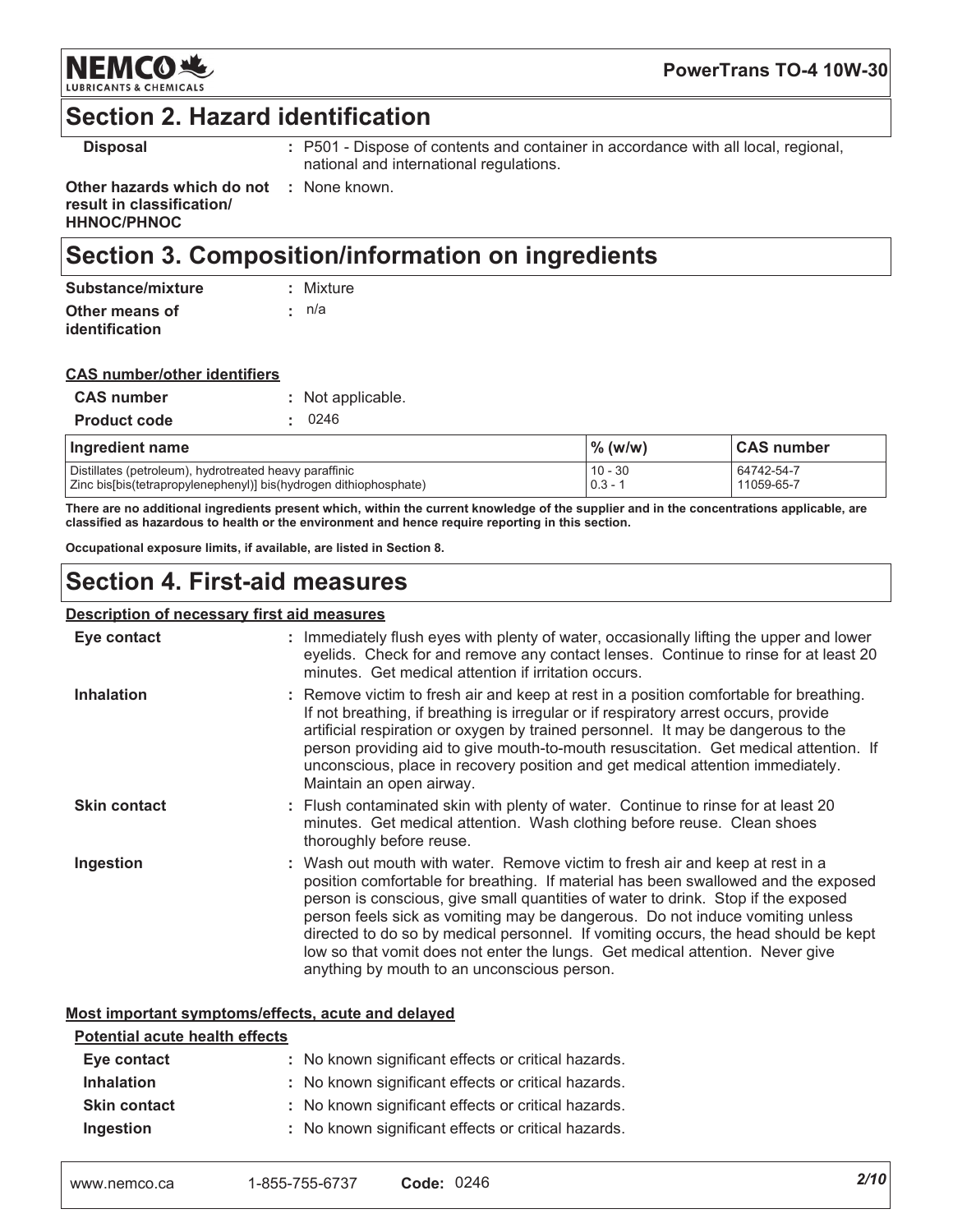**NEMCO地** LUBR

### **Section 4. First-aid measures**

### Over-exposure signs/symptoms

| Eye contact<br><b>Inhalation</b> | : No known significant effects or critical hazards.<br>: Adverse symptoms may include the following:<br>reduced fetal weight<br>increase in fetal deaths<br>skeletal malformations |
|----------------------------------|------------------------------------------------------------------------------------------------------------------------------------------------------------------------------------|
| <b>Skin contact</b>              | : Adverse symptoms may include the following:<br>reduced fetal weight<br>increase in fetal deaths<br>skeletal malformations                                                        |
| Ingestion                        | : Adverse symptoms may include the following:<br>reduced fetal weight<br>increase in fetal deaths<br>skeletal malformations                                                        |

#### Indication of immediate medical attention and special treatment needed, if necessary

| Notes to physician                | : Treat symptomatically. Contact poison treatment specialist immediately if large<br>quantities have been ingested or inhaled.                                                |
|-----------------------------------|-------------------------------------------------------------------------------------------------------------------------------------------------------------------------------|
| <b>Specific treatments</b>        | : No specific treatment.                                                                                                                                                      |
| <b>Protection of first-aiders</b> | : No action shall be taken involving any personal risk or without suitable training. It<br>may be dangerous to the person providing aid to give mouth-to-mouth resuscitation. |

See toxicological information (Section 11)

# **Section 5. Fire-fighting measures**

| <b>Extinguishing media</b>                               |                                                                                                                                                                             |
|----------------------------------------------------------|-----------------------------------------------------------------------------------------------------------------------------------------------------------------------------|
| Suitable extinguishing<br>media                          | : Use an extinguishing agent suitable for the surrounding fire.                                                                                                             |
| Unsuitable extinguishing<br>media                        | : None known.                                                                                                                                                               |
| Specific hazards arising<br>from the chemical            | : No specific fire or explosion hazard.                                                                                                                                     |
| <b>Hazardous thermal</b><br>decomposition products       | Decomposition products may include the following materials:<br>carbon dioxide<br>carbon monoxide<br>sulfur oxides<br>phosphorus oxides<br>metal oxide/oxides                |
| <b>Special protective actions</b><br>for fire-fighters   | : No special measures are required.                                                                                                                                         |
| <b>Special protective</b><br>equipment for fire-fighters | : Fire-fighters should wear appropriate protective equipment and self-contained<br>breathing apparatus (SCBA) with a full face-piece operated in positive pressure<br>mode. |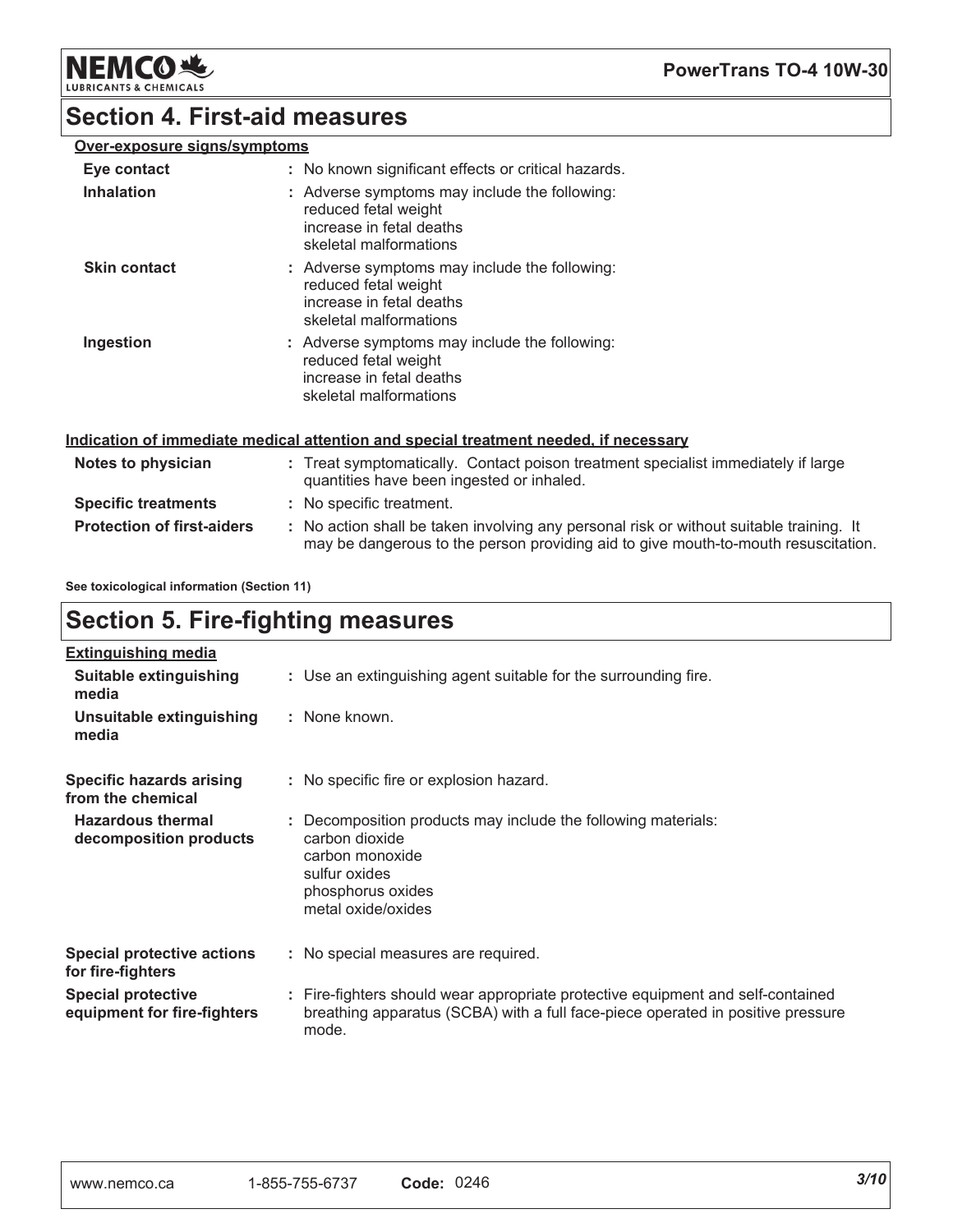**NEMCO头 LUBRICANTS & CHEMICALS** 

# **Section 6. Accidental release measures**

| <b>Personal precautions, protective equipment and emergency procedures</b> |  |                                                                                                                                                                                                                                                                                                                                                                                                                                                                                                                  |  |
|----------------------------------------------------------------------------|--|------------------------------------------------------------------------------------------------------------------------------------------------------------------------------------------------------------------------------------------------------------------------------------------------------------------------------------------------------------------------------------------------------------------------------------------------------------------------------------------------------------------|--|
| For non-emergency<br>personnel                                             |  | : Keep unnecessary and unprotected personnel from entering. Do not touch or walk<br>through spilled material. Avoid breathing vapor or mist. Provide adequate<br>ventilation. Wear appropriate respirator when ventilation is inadequate. Put on<br>appropriate personal protective equipment.                                                                                                                                                                                                                   |  |
| For emergency responders :                                                 |  | If specialized clothing is required to deal with the spillage, take note of any<br>information in Section 8 on suitable and unsuitable materials. See also the<br>information in "For non-emergency personnel".                                                                                                                                                                                                                                                                                                  |  |
| <b>Environmental precautions</b>                                           |  | : Avoid dispersal of spilled material and runoff and contact with soil, waterways,<br>drains and sewers. Inform the relevant authorities if the product has caused<br>environmental pollution (sewers, waterways, soil or air).                                                                                                                                                                                                                                                                                  |  |
| Methods and materials for containment and cleaning up                      |  |                                                                                                                                                                                                                                                                                                                                                                                                                                                                                                                  |  |
| <b>Spill</b>                                                               |  | : Stop leak if without risk. Move containers from spill area. Approach release from<br>upwind. Prevent entry into sewers, water courses, basements or confined areas.<br>Wash spillages into an effluent treatment plant or proceed as follows. Contain and<br>collect spillage with non-combustible, absorbent material e.g. sand, earth,<br>vermiculite or diatomaceous earth and place in container for disposal according to<br>local regulations (see Section 13). Dispose of via a licensed waste disposal |  |

contractor. Contaminated absorbent material may pose the same hazard as the spilled product. Note: see Section 1 for emergency contact information and Section

# **Section 7. Handling and storage**

13 for waste disposal.

### Precautions for safe handling

| <b>Protective measures</b>                                         | : Put on appropriate personal protective equipment (see Section 8). Avoid exposure -<br>obtain special instructions before use. Avoid exposure during pregnancy. Do not<br>handle until all safety precautions have been read and understood. Do not get in<br>eyes or on skin or clothing. Do not ingest. Avoid breathing vapor or mist. If during<br>normal use the material presents a respiratory hazard, use only with adequate<br>ventilation or wear appropriate respirator. Keep in the original container or an<br>approved alternative made from a compatible material, kept tightly closed when not<br>in use. Empty containers retain product residue and can be hazardous. Do not<br>reuse container. |
|--------------------------------------------------------------------|--------------------------------------------------------------------------------------------------------------------------------------------------------------------------------------------------------------------------------------------------------------------------------------------------------------------------------------------------------------------------------------------------------------------------------------------------------------------------------------------------------------------------------------------------------------------------------------------------------------------------------------------------------------------------------------------------------------------|
| Advice on general<br>occupational hygiene                          | : Eating, drinking and smoking should be prohibited in areas where this material is<br>handled, stored and processed. Workers should wash hands and face before eating,<br>drinking and smoking. See also Section 8 for additional information on hygiene<br>measures. Remove contaminated clothing and protective equipment before entering<br>eating areas.                                                                                                                                                                                                                                                                                                                                                      |
| Conditions for safe storage,<br>including any<br>incompatibilities | : Store in accordance with local regulations. Store in original container protected from<br>direct sunlight in a dry, cool and well-ventilated area, away from incompatible<br>materials (see Section 10) and food and drink. Store locked up. Keep container<br>tightly closed and sealed until ready for use. Containers that have been opened<br>must be carefully resealed and kept upright to prevent leakage. Do not store in<br>unlabeled containers. Use appropriate containment to avoid environmental<br>contamination.                                                                                                                                                                                  |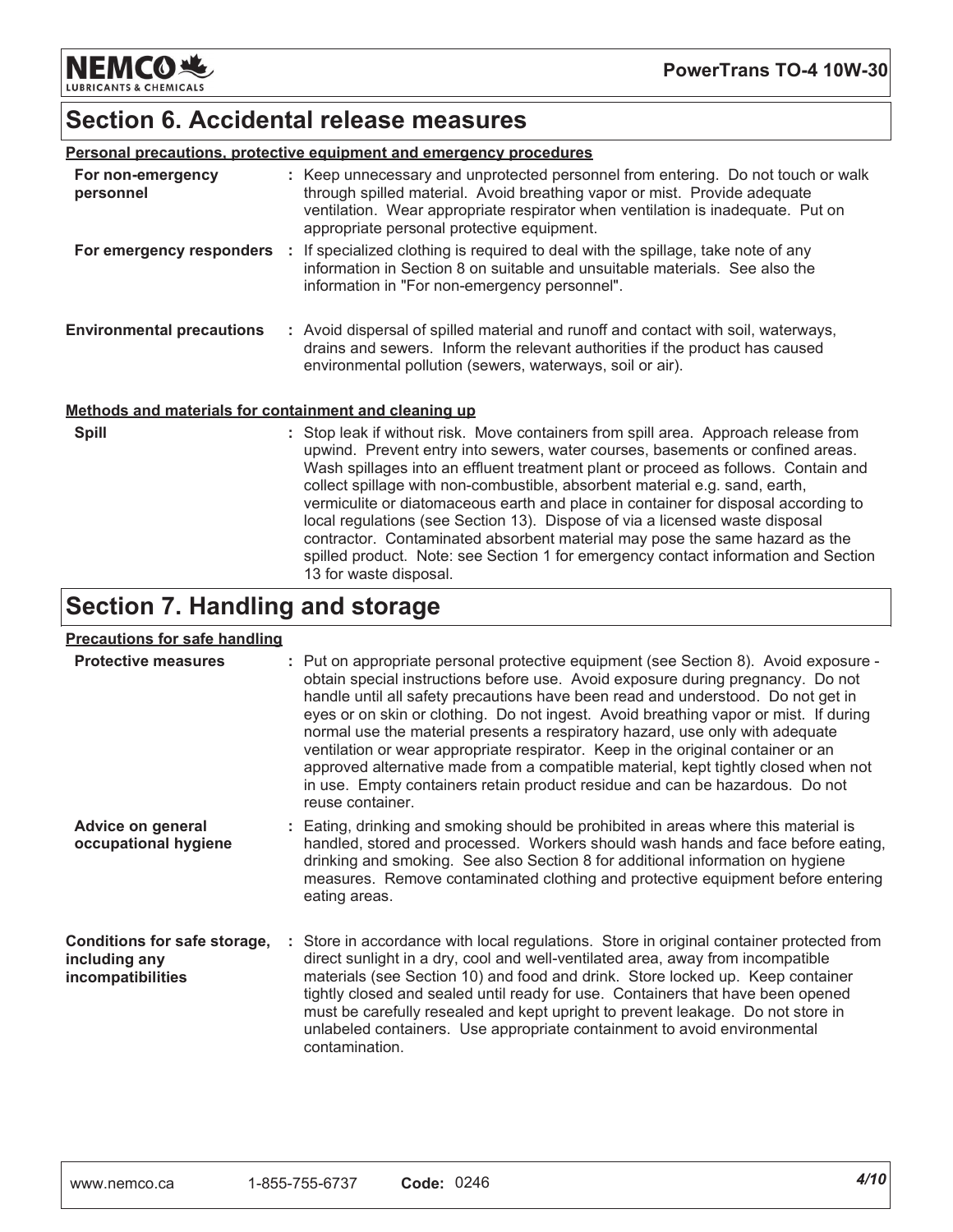

## Section 8. Exposure controls/personal protection

### **Control parameters**

#### **Occupational exposure limits**

| Ingredient name                                        | <b>Exposure limits</b>                                                                                                                                                                                                                                                                                                                                                                                                                                    |
|--------------------------------------------------------|-----------------------------------------------------------------------------------------------------------------------------------------------------------------------------------------------------------------------------------------------------------------------------------------------------------------------------------------------------------------------------------------------------------------------------------------------------------|
| Distillates (petroleum), hydrotreated heavy paraffinic | CA Alberta Provincial (Canada, 4/2009).<br>8 hrs OEL: 5 mg/m <sup>3</sup> 8 hours. Form: Mist<br>15 min OEL: 10 mg/m <sup>3</sup> 15 minutes. Form: Mist<br>CA Ontario Provincial (Canada, 7/2015).<br>TWA: 5 mg/m <sup>3</sup> 8 hours. Form: Mist<br>STEL: 10 mg/m <sup>3</sup> 15 minutes. Form: Mist<br>CA Quebec Provincial (Canada, 1/2014).<br>TWAEV: 5 mg/m <sup>3</sup> 8 hours. Form: Mist<br>STEV: 10 mg/m <sup>3</sup> 15 minutes. Form: Mist |

| <b>Appropriate engineering</b><br>controls |    | : If user operations generate dust, fumes, gas, vapor or mist, use process enclosures,<br>local exhaust ventilation or other engineering controls to keep worker exposure to<br>airborne contaminants below any recommended or statutory limits.                                                                                                                                                  |
|--------------------------------------------|----|---------------------------------------------------------------------------------------------------------------------------------------------------------------------------------------------------------------------------------------------------------------------------------------------------------------------------------------------------------------------------------------------------|
| <b>Environmental exposure</b><br>controls  | ÷. | Emissions from ventilation or work process equipment should be checked to ensure<br>they comply with the requirements of environmental protection legislation.                                                                                                                                                                                                                                    |
| <b>Individual protection measures</b>      |    |                                                                                                                                                                                                                                                                                                                                                                                                   |
| Hygiene measures                           |    | : Wash hands, forearms and face thoroughly after handling chemical products, before<br>eating, smoking and using the lavatory and at the end of the working period.<br>Appropriate techniques should be used to remove potentially contaminated clothing.<br>Wash contaminated clothing before reusing. Ensure that eyewash stations and<br>safety showers are close to the workstation location. |
| <b>Eye/face protection</b>                 |    | : Safety eyewear complying with an approved standard should be used when a risk<br>assessment indicates this is necessary to avoid exposure to liquid splashes, mists,<br>gases or dusts. If contact is possible, the following protection should be worn,<br>unless the assessment indicates a higher degree of protection: safety glasses with<br>side-shields.                                 |
| <b>Skin protection</b>                     |    |                                                                                                                                                                                                                                                                                                                                                                                                   |
| <b>Hand protection</b>                     |    | : Chemical-resistant, impervious gloves complying with an approved standard should<br>be worn at all times when handling chemical products if a risk assessment indicates<br>this is necessary.                                                                                                                                                                                                   |
| <b>Body protection</b>                     |    | : Personal protective equipment for the body should be selected based on the task<br>being performed and the risks involved and should be approved by a specialist<br>before handling this product.                                                                                                                                                                                               |
| Other skin protection                      |    | : Appropriate footwear and any additional skin protection measures should be<br>selected based on the task being performed and the risks involved and should be<br>approved by a specialist before handling this product.                                                                                                                                                                         |
| <b>Respiratory protection</b>              |    | : Based on the hazard and potential for exposure, select a respirator that meets the<br>appropriate standard or certification. Respirators must be used according to a<br>respiratory protection program to ensure proper fitting, training, and other important<br>aspects of use.                                                                                                               |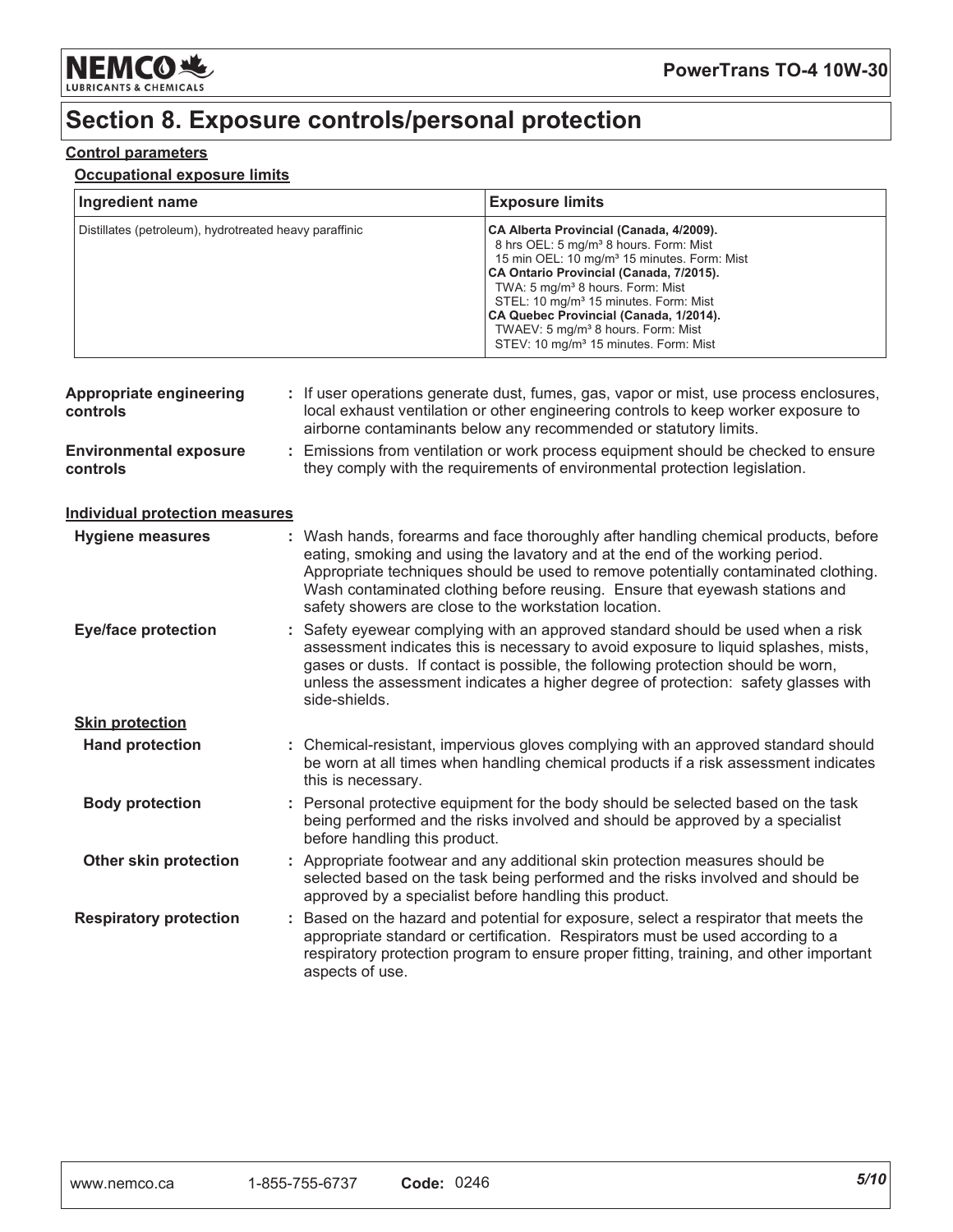

### Section 9. Physical and chemical properties

#### **Appearance**

| <b>Physical state</b>                             | : Liquid. [Viscous.]                                                                |
|---------------------------------------------------|-------------------------------------------------------------------------------------|
| Color                                             | $:$ Amber.                                                                          |
| Odor                                              | : Mild hydrocarbon.                                                                 |
| <b>Odor threshold</b>                             | : Not available.                                                                    |
| pH                                                | : Not available.                                                                    |
| <b>Freezing point</b>                             | : $-36^{\circ}$ C ( $-32.8^{\circ}$ F)                                              |
| <b>Boiling point</b>                              | : Not available.                                                                    |
| <b>Flash point</b>                                | : Not available.                                                                    |
| <b>Evaporation rate</b>                           | : Not available.                                                                    |
| <b>Flammability (solid, gas)</b>                  | : Not available.                                                                    |
| Lower and upper explosive<br>(flammable) limits   | : Not available.                                                                    |
| Vapor pressure                                    | : Not available.                                                                    |
| <b>Vapor density</b>                              | : Not available.                                                                    |
| <b>Relative density</b>                           | : 0.882                                                                             |
| <b>Solubility</b>                                 | : Negligible in water.                                                              |
| <b>Partition coefficient: n-</b><br>octanol/water | : Not available.                                                                    |
| <b>Auto-ignition temperature</b>                  | : Not available.                                                                    |
| <b>Decomposition temperature</b>                  | : Not available.                                                                    |
| <b>Viscosity</b>                                  | : Kinematic: $10.5 \text{ cSt } (100^{\circ} \text{C})$<br>Kinematic: 68 cSt (40°C) |

### **Section 10. Stability and reactivity**

| <b>Reactivity</b>                            | : No specific test data related to reactivity available for this product or its ingredients.              |
|----------------------------------------------|-----------------------------------------------------------------------------------------------------------|
| <b>Chemical stability</b>                    | : The product is stable.                                                                                  |
| <b>Possibility of hazardous</b><br>reactions | : Under normal conditions of storage and use, hazardous reactions will not occur.                         |
| <b>Conditions to avoid</b>                   | : No specific data.                                                                                       |
| Incompatible materials                       | : Reactive or incompatible with the following materials: oxidizing materials.                             |
| <b>Hazardous decomposition</b><br>products   | : Under normal conditions of storage and use, hazardous decomposition products<br>should not be produced. |

## **Section 11. Toxicological information**

### Information on toxicological effects

### **Acute toxicity**

There is no data available.

#### **Irritation/Corrosion**

There is no data available.

#### **Sensitization**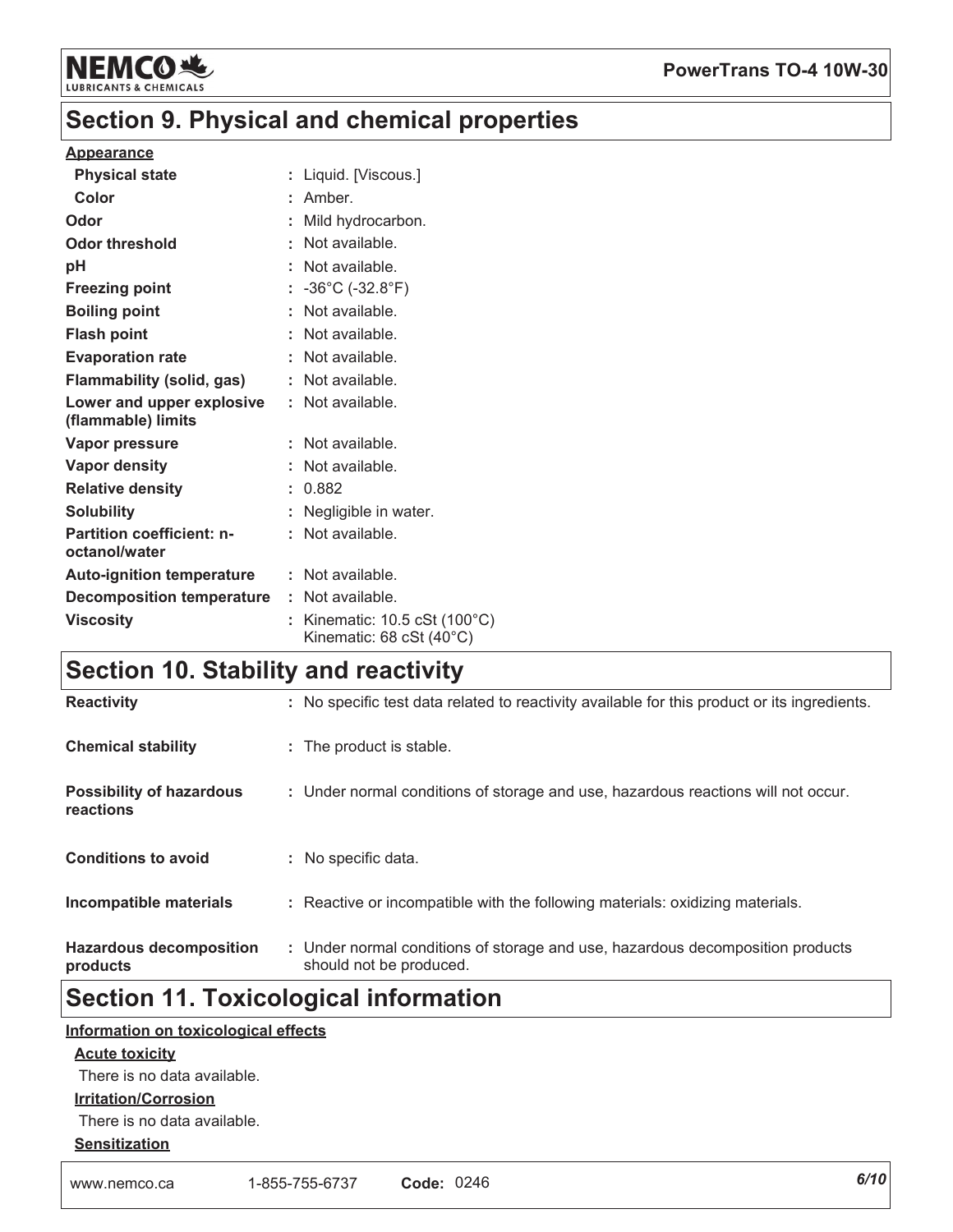

# **Section 11. Toxicological information**

| There is no data available.                            |                                                                              |                                                                                          |
|--------------------------------------------------------|------------------------------------------------------------------------------|------------------------------------------------------------------------------------------|
| <b>Mutagenicity</b>                                    |                                                                              |                                                                                          |
| There is no data available.                            |                                                                              |                                                                                          |
| <b>Carcinogenicity</b>                                 |                                                                              |                                                                                          |
| There is no data available.                            |                                                                              |                                                                                          |
| <b>Reproductive toxicity</b>                           |                                                                              |                                                                                          |
| There is no data available.                            |                                                                              |                                                                                          |
| <b>Teratogenicity</b>                                  |                                                                              |                                                                                          |
| There is no data available.                            |                                                                              |                                                                                          |
| Specific target organ toxicity (single exposure)       |                                                                              |                                                                                          |
| There is no data available.                            |                                                                              |                                                                                          |
| Specific target organ toxicity (repeated exposure)     |                                                                              |                                                                                          |
| There is no data available.                            |                                                                              |                                                                                          |
| <b>Aspiration hazard</b>                               |                                                                              |                                                                                          |
| <b>Name</b>                                            |                                                                              | <b>Result</b>                                                                            |
| Distillates (petroleum), hydrotreated heavy paraffinic |                                                                              | <b>ASPIRATION HAZARD - Category 1</b>                                                    |
|                                                        |                                                                              |                                                                                          |
| Information on the likely<br>routes of exposure        | : Dermal contact. Eye contact. Inhalation. Ingestion.                        |                                                                                          |
| <b>Potential acute health effects</b>                  |                                                                              |                                                                                          |
| Eye contact                                            | : No known significant effects or critical hazards.                          |                                                                                          |
| <b>Inhalation</b>                                      | : No known significant effects or critical hazards.                          |                                                                                          |
| <b>Skin contact</b>                                    | No known significant effects or critical hazards.                            |                                                                                          |
| Ingestion                                              | No known significant effects or critical hazards.                            |                                                                                          |
|                                                        | Symptoms related to the physical, chemical and toxicological characteristics |                                                                                          |
| Eye contact                                            | : No known significant effects or critical hazards.                          |                                                                                          |
| <b>Inhalation</b>                                      | : Adverse symptoms may include the following:                                |                                                                                          |
|                                                        | reduced fetal weight                                                         |                                                                                          |
|                                                        | increase in fetal deaths<br>skeletal malformations                           |                                                                                          |
| <b>Skin contact</b>                                    | : Adverse symptoms may include the following:                                |                                                                                          |
|                                                        | reduced fetal weight                                                         |                                                                                          |
|                                                        | increase in fetal deaths                                                     |                                                                                          |
|                                                        | skeletal malformations                                                       |                                                                                          |
| Ingestion                                              | : Adverse symptoms may include the following:<br>reduced fetal weight        |                                                                                          |
|                                                        | increase in fetal deaths                                                     |                                                                                          |
|                                                        | skeletal malformations                                                       |                                                                                          |
|                                                        |                                                                              |                                                                                          |
|                                                        |                                                                              | Delayed and immediate effects and also chronic effects from short and long term exposure |
| <b>Short term exposure</b>                             |                                                                              |                                                                                          |
| <b>Potential immediate</b>                             | : No known significant effects or critical hazards.                          |                                                                                          |
| effects                                                |                                                                              |                                                                                          |
| <b>Potential delayed effects</b>                       | : No known significant effects or critical hazards.                          |                                                                                          |
| Long term exposure                                     |                                                                              |                                                                                          |

| www.nemco.ca | 1-855-755-6737 | <b>Code: 0246</b> |
|--------------|----------------|-------------------|
|--------------|----------------|-------------------|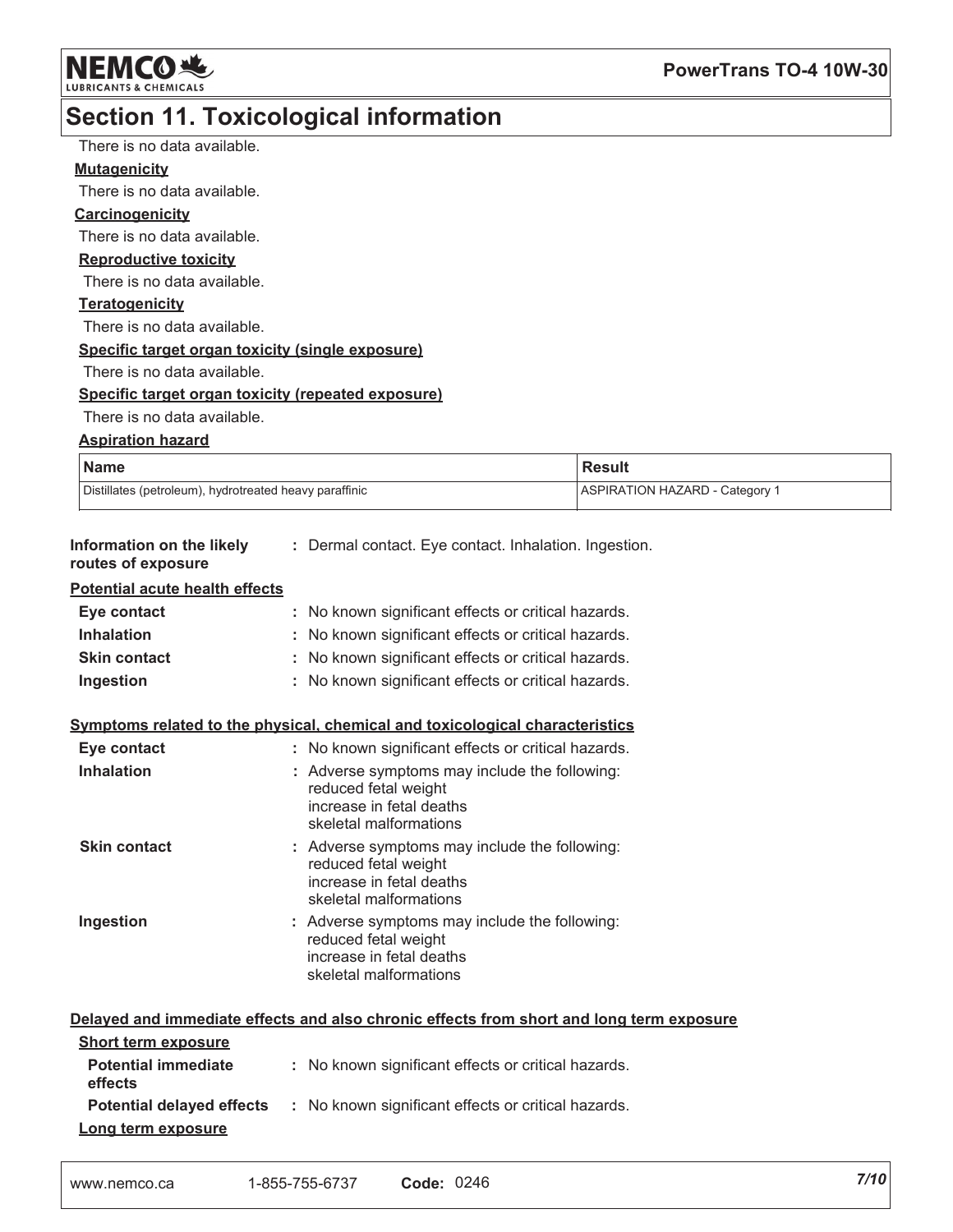

### **Section 11. Toxicological information**

| <b>Potential immediate</b><br>effects   | : No known significant effects or critical hazards. |
|-----------------------------------------|-----------------------------------------------------|
| <b>Potential delayed effects</b>        | : No known significant effects or critical hazards. |
| <b>Potential chronic health effects</b> |                                                     |
| General                                 | : No known significant effects or critical hazards. |
| Carcinogenicity                         | : No known significant effects or critical hazards. |
| <b>Mutagenicity</b>                     | : No known significant effects or critical hazards. |
| <b>Teratogenicity</b>                   | : Suspected of damaging the unborn child.           |
| <b>Developmental effects</b>            | : No known significant effects or critical hazards. |
| <b>Fertility effects</b>                | : Suspected of damaging fertility.                  |

#### **Numerical measures of toxicity**

#### **Acute toxicity estimates**

There is no data available.

### **Section 12. Ecological information**

#### **Toxicity**

There is no data available.

#### Persistence and degradability

There is no data available.

#### **Bioaccumulative potential**

There is no data available.

#### **Mobility in soil**

| Soil/water partition   | : There is no data available. |
|------------------------|-------------------------------|
| coefficient $(K_{oc})$ |                               |

: No known significant effects or critical hazards. Other adverse effects

### **Section 13. Disposal considerations**

| <b>Disposal methods</b> | : The generation of waste should be avoided or minimized wherever possible.<br>Disposal of this product, solutions and any by-products should comply with the<br>requirements of environmental protection and waste disposal legislation and any<br>regional local authority requirements. Dispose of surplus and non-recyclable<br>products via a licensed waste disposal contractor. Waste should not be disposed of<br>untreated to the sewer unless fully compliant with the requirements of all authorities<br>with jurisdiction. Waste packaging should be recycled. Incineration or landfill<br>should only be considered when recycling is not feasible. This material and its<br>container must be disposed of in a safe way. Care should be taken when handling<br>empty containers that have not been cleaned or rinsed out. Empty containers or<br>liners may retain some product residues. Avoid dispersal of spilled material and |
|-------------------------|-------------------------------------------------------------------------------------------------------------------------------------------------------------------------------------------------------------------------------------------------------------------------------------------------------------------------------------------------------------------------------------------------------------------------------------------------------------------------------------------------------------------------------------------------------------------------------------------------------------------------------------------------------------------------------------------------------------------------------------------------------------------------------------------------------------------------------------------------------------------------------------------------------------------------------------------------|
|                         | runoff and contact with soil, waterways, drains and sewers.                                                                                                                                                                                                                                                                                                                                                                                                                                                                                                                                                                                                                                                                                                                                                                                                                                                                                     |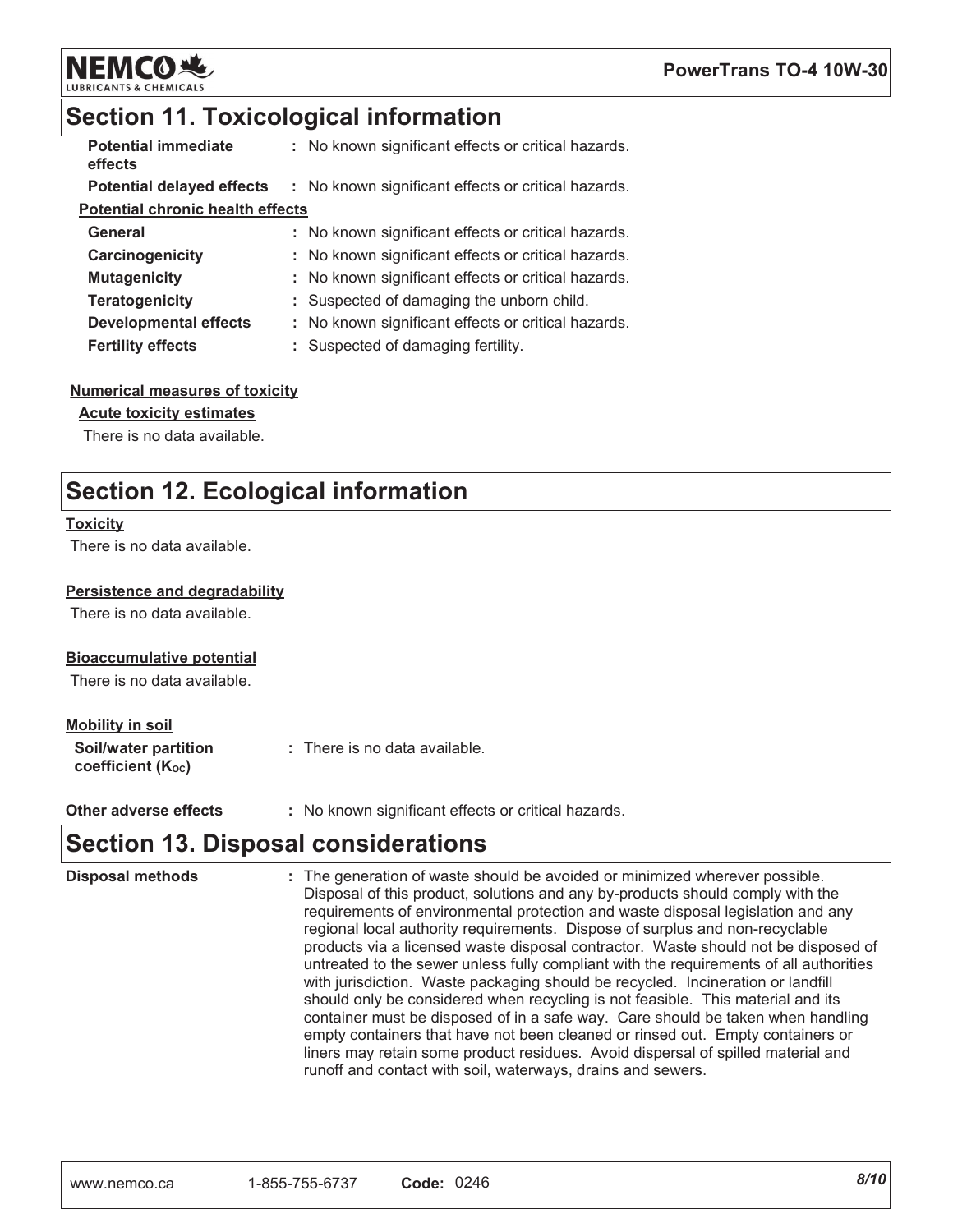

### **Section 14. Transport information**

|                                      | <b>TDG Classification</b> | <b>IMDG</b>    | <b>IATA</b>    |
|--------------------------------------|---------------------------|----------------|----------------|
| <b>UN number</b>                     | Not regulated.            | Not regulated. | Not regulated. |
| <b>UN proper</b><br>shipping name    |                           |                |                |
| <b>Transport</b><br>hazard class(es) |                           |                |                |
| <b>Packing group</b>                 |                           |                |                |
| <b>Environmental</b><br>hazards      | No.                       | No.            | No.            |
| <b>Additional</b><br>information     |                           |                |                |

**AERG** : Not applicable

Special precautions for user : Transport within user's premises: always transport in closed containers that are upright and secure. Ensure that persons transporting the product know what to do in the event of an accident or spillage.

### **Section 15. Regulatory information**

### **Canadian lists**

| <b>Canadian NPRI</b>         | : The following components are listed: Zinc bis[bis(tetrapropylenephenyl)] bis<br>(hydrogen dithiophosphate) |  |
|------------------------------|--------------------------------------------------------------------------------------------------------------|--|
| <b>CEPA Toxic substances</b> | : None of the components are listed.                                                                         |  |
| <b>Canada inventory</b>      | : Not determined.                                                                                            |  |

### **Section 16. Other information**

#### Procedure used to derive the classification

| <b>Classification</b>                             | <b>Justification</b> |
|---------------------------------------------------|----------------------|
| TOXIC TO REPRODUCTION (Fertility) - Category 2    | Calculation method   |
| TOXIC TO REPRODUCTION (Unborn child) - Category 2 | Calculation method   |

| <b>History</b>       |                                                                                                                                                                                                                                                                                                                                                                                                                                                                                                                                                                 |
|----------------------|-----------------------------------------------------------------------------------------------------------------------------------------------------------------------------------------------------------------------------------------------------------------------------------------------------------------------------------------------------------------------------------------------------------------------------------------------------------------------------------------------------------------------------------------------------------------|
| Date of issue        | : 10/15/2016                                                                                                                                                                                                                                                                                                                                                                                                                                                                                                                                                    |
| <b>Version</b>       |                                                                                                                                                                                                                                                                                                                                                                                                                                                                                                                                                                 |
| <b>Prepared by</b>   | : KMK Regulatory Services Inc.                                                                                                                                                                                                                                                                                                                                                                                                                                                                                                                                  |
| Key to abbreviations | $:$ ATE = Acute Toxicity Estimate<br><b>BCF</b> = Bioconcentration Factor<br>GHS = Globally Harmonized System of Classification and Labelling of Chemicals<br>IATA = International Air Transport Association<br>IBC = Intermediate Bulk Container<br><b>IMDG = International Maritime Dangerous Goods</b><br>LogPow = logarithm of the octanol/water partition coefficient<br>MARPOL = International Convention for the Prevention of Pollution From Ships,<br>1973 as modified by the Protocol of 1978. ("Marpol" = marine pollution)<br>$UN = United Nations$ |
|                      |                                                                                                                                                                                                                                                                                                                                                                                                                                                                                                                                                                 |